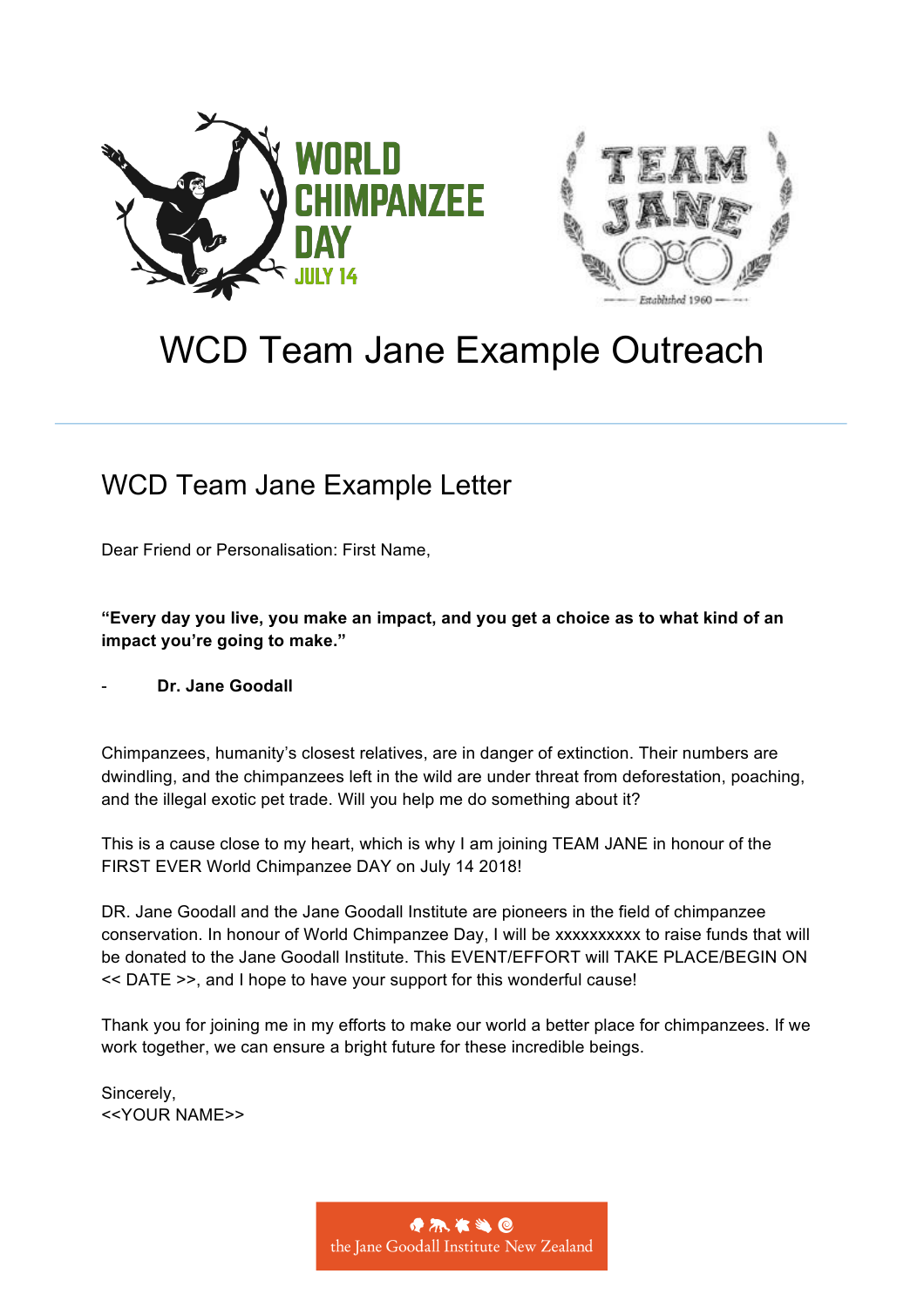## WCD Team Jane Example Email

### Dear <<First Name>>

Chimpanzees, humanity's closest relatives, are in danger of extinction. Their numbers are dwindling, and the chimpanzees left in the wild are under threat from deforestation, poaching, and the illegal exotic pet trade. Will you help me do something about it?

### «LINK TO FUNDRAISING PAGE»

"You get a choice as to what kind of impact you're going to make."

These words of Dr. Jane Goodall's have always resonated with me. I have decided to make sure that the impact I make is a positive one... an impact that changes our world for the better. And I hope you will join me!

In honor of World Chimpanzee Day, I will be **xxxxxxxx** to raise funds that will be donated to the Jane Goodall Institute. This EVENT/EFFORT will TAKE PLACE/BEGIN ON «DATE», and I hope to have your support for this wonderful cause!

Sincerely, «YOUR NAME»

## WCD Team Jane Example Social:

### **Facebook**

### **GENERAL MESSAGE:**

I'm celebrating the FIRST EVER #WorldChimpanzeeDay this July 14th! On July 14th 1960, @Jane Goodall, founder of @janegoodallinst and UN Messenger of Peace, first set foot in Gombe National Park, Tanzania, to begin her research on the incredible lives of wild chimpanzees. Today, through this annual celebration, we're respecting and honoring these complex beings, and committing to take action to protect them in the wild as they face extinction, as well as to ensure the best welfare for chimps around the world.

Join me in celebrating chimps for #WorldChimpanzeeDay by helping me meet my fundraising goal for the Jane Goodall Institute to protect them and their habitats here: LINK TO YOUR FUNDRAISING PAGE

Find out more: JGI website: janegoodall.org.nz WCD website: www.worldchimpanzeeday.org

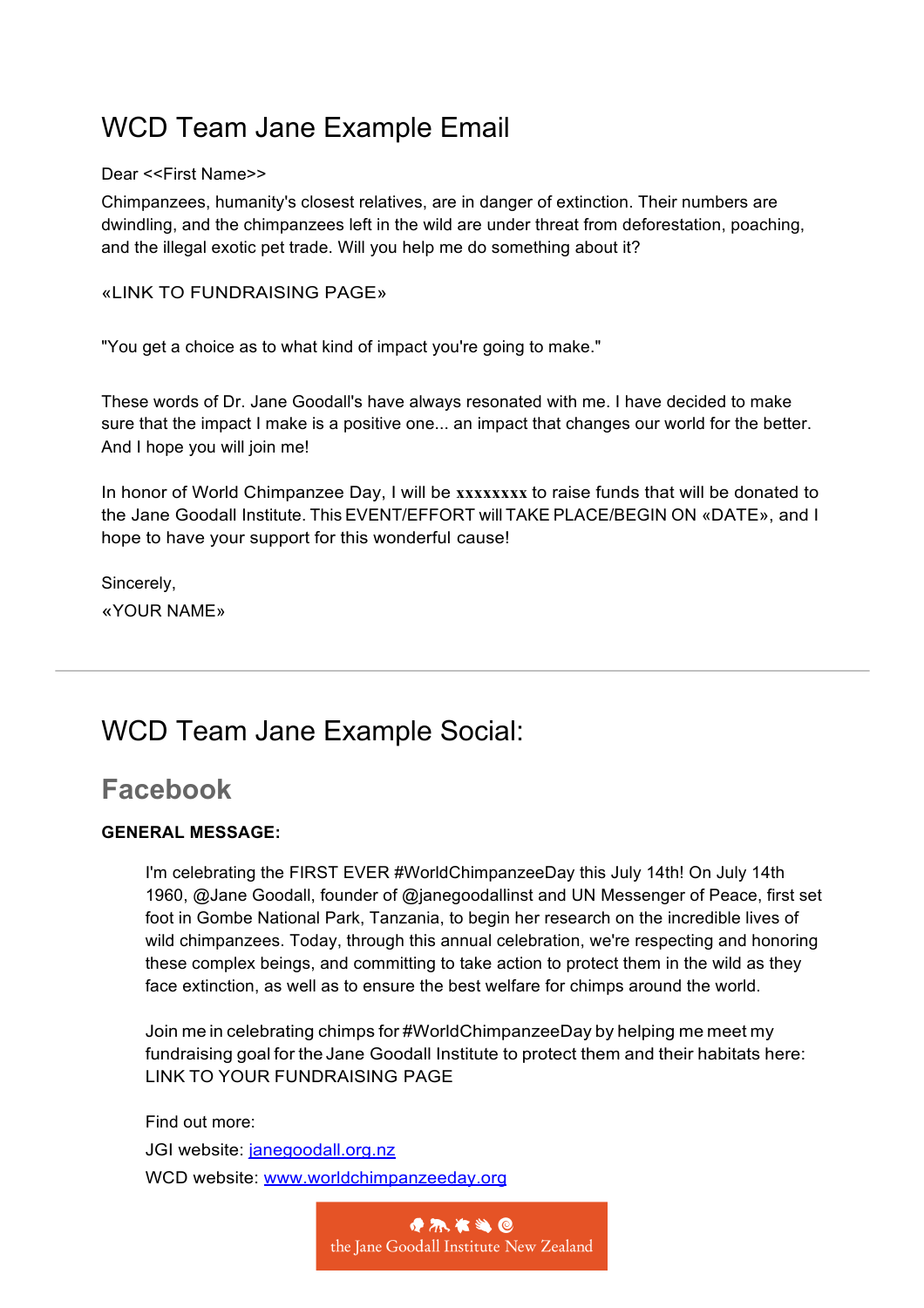#### **THREAT MESSAGE:**

Chimpanzees are highly endangered. At the turn of the 20th century, there were an estimated 1-2 million chimpanzees across 25 countries in Africa. Today, there are as few as 350,000 chimpanzees remaining in only 21 African countries. We must each do our part to turn those numbers around, by ending habitat loss, illegal pet and bushmeat trades, and the other threats facing our closest living relatives.

Join me in celebrating chimps for #WorldChimpanzeeDay this July 14th by helping me meet my fundraising goal to protect them and their habitats here: LINK TO YOUR FUNDRAISING PAGE

Find out more: JGI website: janegoodall.org.nz WCD website: www.worldchimpanzeeday.org

### **CLOSEST COUSINS MESSAGE:**

Did you know chimpanzees share nearly 98.6% of their genes with humans? Through the groundbreaking research of @Jane Goodall and those scientists that followed her, we now know so much more about all of the behaviors we share with our great ape cousins, like tool making and use, compassion, and so many others. The more we learn, the more we must also realize our connection and responsibility to protect these complex and intelligent beings.

Join me in celebrating chimps for #WorldChimpanzeeDay by helping me meet my fundraising goal for the Jane Goodall Institute (@janegoodallinst) to protect them and their habitats here: LINK TO YOUR FUNDRAISING PAGE

Find out more: JGI website: janegoodall.org.nz WCD website: www.worldchimpanzeeday.org